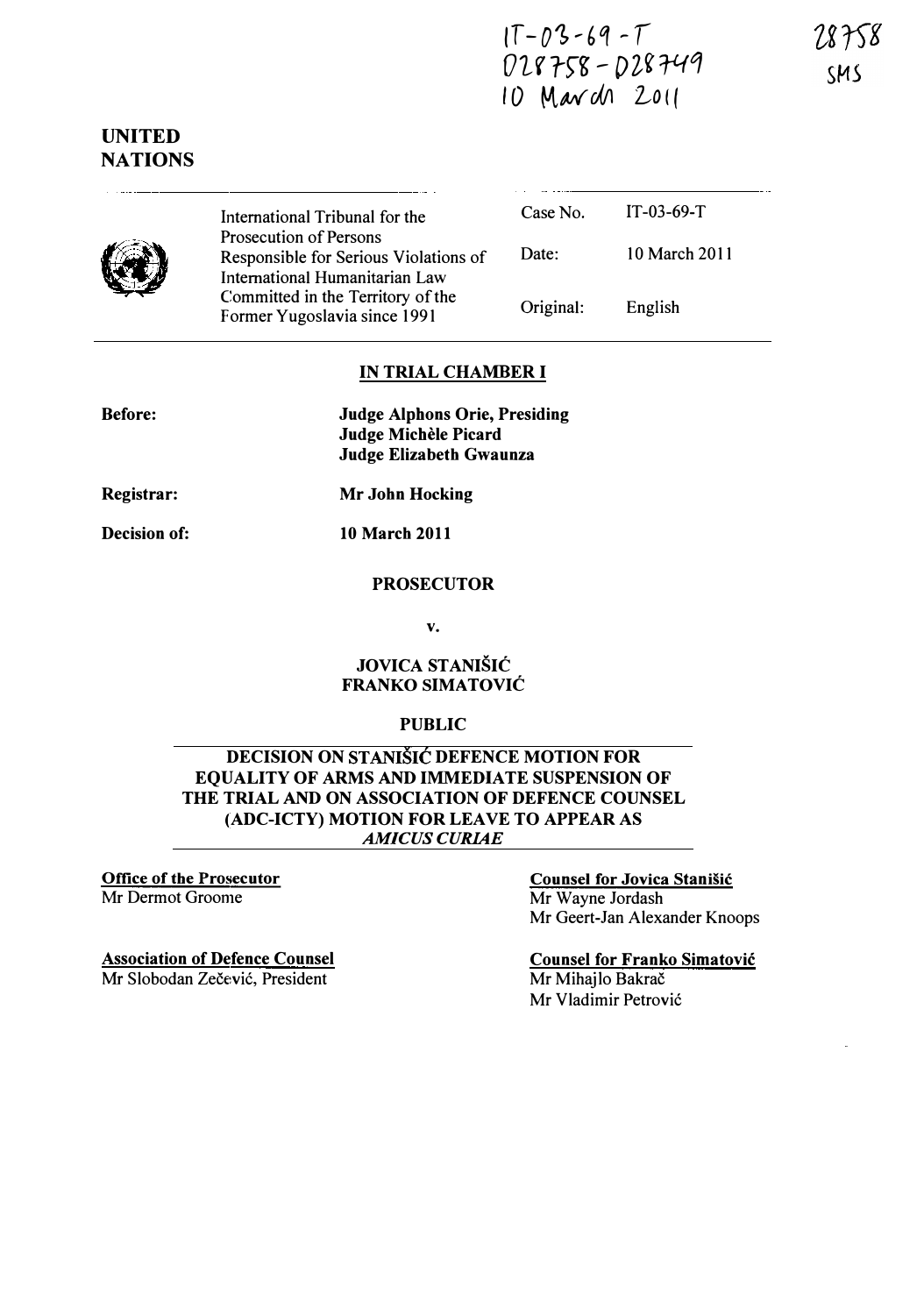## I. PROCEDURAL HISTORY

1. On 2 February 2011, the Stanisic Defence filed its 'Urgent Stanisic Motion for Equality of Arms and Immediate Suspension of the Trial (other than the Examination of Remaining Prosecution Witnesses) with Annexes A-K' ("Motion"), wherein it requests the Chamber to: (i) "quash the [Registry's] funding decisions in this case [and] compel the Registry to provide adequate resources to facilitate a fair trial pursuant to Articles 20 and 21 of the Statute" of the Tribunal; and (ii) suspend all aspects of the trial process, other than the examination of the remaining Prosecution witnesses, until such resources are provided to the Stanistic Defence.<sup>2</sup> The Prosecution filed a limited response to the Motion ("Prosecution Response").<sup>3</sup>

2. Following an invitation from the Chamber,<sup>4</sup> the Registrar filed submissions on the Motion ("Registrar's Submission") pursuant to Rule 33 (B) of the Tribunal's Rules of Procedure and Evidence ("Rules").<sup>5</sup> With the leave of the Chamber, the Stanisic Defence responded to the Registrar's Submission ("Stanišić Defence Reply")<sup>6</sup> and the Registrar subsequently replied to the Stanišić Defence Reply ("Registrar's Reply").<sup>7</sup>

3. The Association of Defence Counsel Practising before the International Criminal Tribunal for the former Yugoslavia ("ADC-ICTY") requested leave to appear as amicus curiae in relation to the Motion ("ADC-ICTY Motion").<sup>8</sup> The Registrar,  $9$  the Prosecution<sup>10</sup> and the Simatović Defence responded to the ADC-ICTY Motion.<sup>11</sup>

 $<sup>1</sup>$  Motion, para. 38.</sup>

<sup>&</sup>lt;sup>2</sup> Motion, para. 39.

Prosecution Limited Response to Stanišić Motion for Equality of Arms and Immediate Suspension of the Trial, 4 February 2011.

<sup>4</sup>T. 10906,2 February 2011. The Chamber invited the Registrar to file any submissions by 8 February 2011,

<sup>&</sup>lt;sup>5</sup> Registrar's Submission Pursuant to Rule 33 Regarding Urgent Stanišic Motion for Equality of Arms and Immediate Suspension of the Trial (Confidential), 11 February 2011. The Chamber, by informal communication on 7 February 2011, granted the Registrar an extension of time until 12pm on 11 February 2011 for the filing of any submissions in relation to the Motion.

<sup>&</sup>lt;sup>6</sup> Urgent Stanišić Application for Leave to Reply to Registrar's Submission Pursuant to Rule 33 Regarding Defence Motion for Equality of Arms and Immediate Suspension of Trial (Confidential), 17 February 2011 ("Stanišić Application for Leave to Reply"); Stanišić Reply to Registrar Submission Pursuant to Rule 33 Regarding Defence Motion for Equality of Arms and Immediate Suspension of Trial (Confidential), 22 February 2011. The Stanisić Defence Application of 17 February 2011 was filed confidentially, rather than publicly, following a series of informal communications between the Stanišić Defence, the Registry and the Chamber on 16 February 2011. The Chamber granted leave to reply by informal communication on 18 February 2011.

<sup>7</sup>Registrar's Application for Leave to Reply (Confidential), 28 February 2011; Registry Submission Pursuant to Rule 33(B) Regarding the Stanisic Reply (Confidential), 4 March 2011 ("Registrar's Reply"). The Chamber granted leave to reply by informal communication on 1 March 2011.

<sup>&</sup>lt;sup>8</sup> Association of Defence Counsel (ADC-ICTY) Motion for Leave to Appear as Amicus Curiae, 22 February 2011. On 22 February 2011, the Chamber through an informal communication requested the parties and the Registry to file any responses to the ADC·ICTY Motion by close of business on 24 February 2011.

<sup>&</sup>lt;sup>9</sup> Registrar's Submission Pursuant to Rule 33 Regarding Association of Defence Counsel (ADC-ICTY) Motion for Leave to Appear as Amicus Curiae, 24 February 2011 ("Registrar's Submission on ADC-ICTY Motion").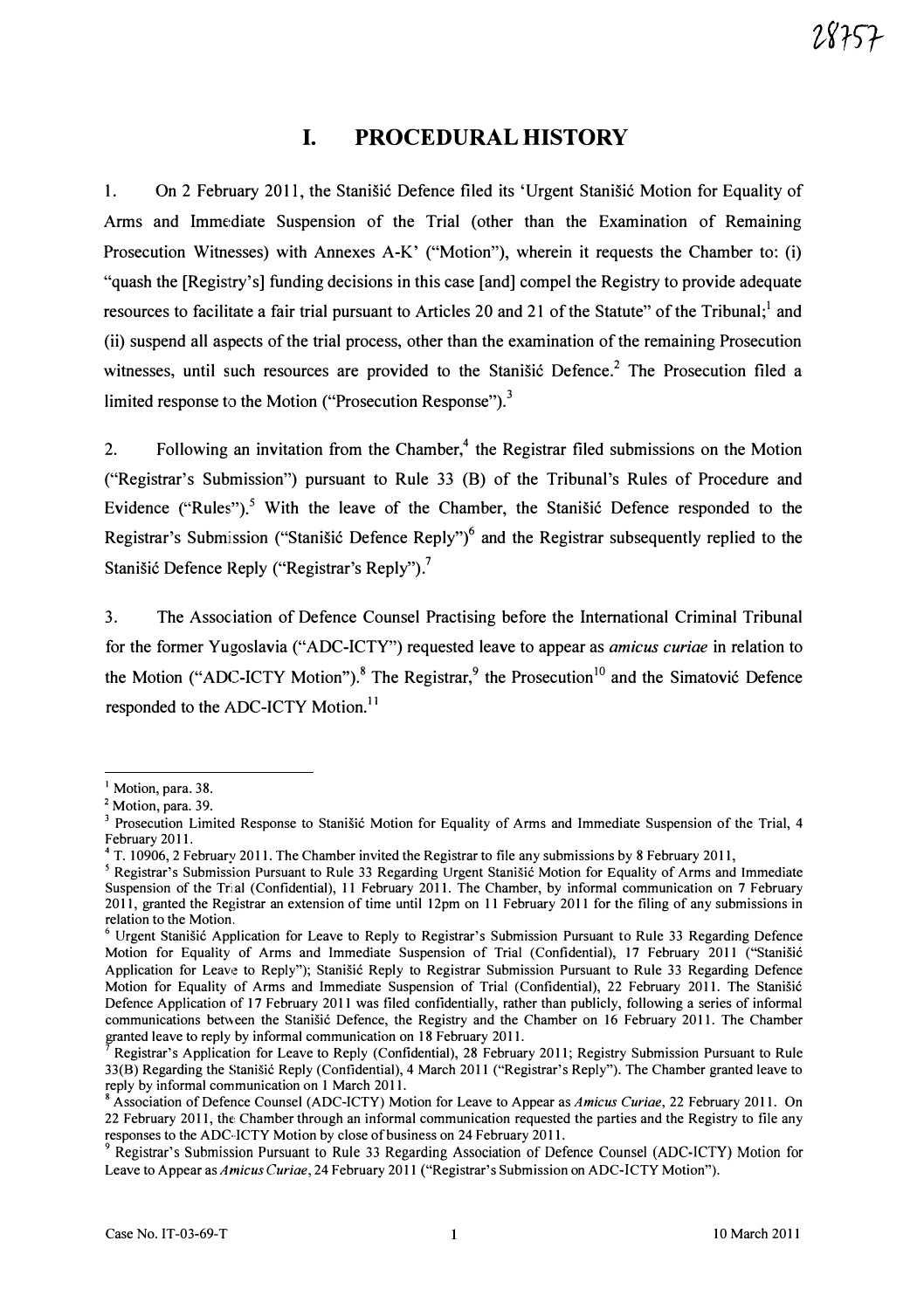### 11. SUBMISSIONS

#### A. Motion

4. The Stanistic Defence submits that the resources provided by the Registry for the purposes of Jovica Stanišić's ("Accused") defence are inadequate and fall short of the amount needed to employ two appropriately qualified Counsel and a team of support staff on a full time basis.<sup>12</sup> The Stanišić Defence argues that the Registry has undermined the Accused's right to an equality of arms, "thereby placing the Defence at a substantial disadvantage when presenting its case".<sup>13</sup> Accordingly, the Stanišić Defence requests the Chamber to intervene in relation to the Registry's funding decisions on the basis of the Chamber's inherent power to ensure that trial proceedings are fair.<sup>14</sup> Further, the Stanišić Defence requests a suspension of all aspects of the trial process, other than the examination of the Prosecution witnesses, until adequate resources are provided.<sup>15</sup> It argues that the currently constituted Stanišić Defence team does not have the capacity to complete tasks beyond the examination of Prosecution witnesses "without being forced to endure excessive and unreasonable working conditions".<sup>16</sup> Finally, the Stanišić Defence requests that the Registry be restrained from "any further reduction in the Defence budget".<sup>17</sup>

5. The Stanisic Defence asserts that the Registry's funding decisions in respect of it are manifestly flawed, in that they fail "to take into account relevant considerations and to conduct reasoned calculations to meet the specificity of the Stanistic case".<sup>18</sup> It submits that the Registrar's calculation of the lump sum applicable to the Stanišić Defence team pursuant to the 'Defence Counsel – Trial Legal Aid Policy'("Legal Aid Policy")<sup>19</sup> fails to take into account a number of considerations, including: whether or not the Stanišić Defence perform trial related work on nonsitting days;<sup>20</sup> the fact that Counsel and staff are expected to be available during all non-sitting days;<sup>21</sup> the heightened impact of the use of Rule 92 *ter* statements on a case that sits only part

<sup>&</sup>lt;sup>10</sup> Prosecution Response to Association of Defence Counsel (ADC-ICTY) Motion for Leave to Appear as Amicus Curiae, 24 February 2011 ("Prosecution Response to ADC-ICTY Motion").

Simatović Defence Response to ADC Motion for Leave to Appear as Amicus Curiae, 28 February 2011 ("Simatovic Response to ADC-ICTY Motion"). Although the Simatovic Response to ADC-ICTY Motion was filed late, the Chamber will exceptionally consider the response to have been validly filed.<br><sup>12</sup>. March 14.

Motion, para. 14; see also paras 1-2.

 $^{13}$  Motion, para. 1.

 $14$  Motion, paras 4, 7.

<sup>&</sup>lt;sup>15</sup> Motion, para. 2.

<sup>&</sup>lt;sup>16</sup> Ibid. The Chamber notes that the last Prosecution witness testified on 9 February 2011.

<sup>&</sup>lt;sup>17</sup> Motion, para. 3.

<sup>&</sup>lt;sup>18</sup> Motion, para. 14.

 $19$  Defence Counsel – Trial Legal Aid Policy, 1 November 2009.

<sup>&</sup>lt;sup>20</sup> Motion, para. 21.

 $21$  Motion, paras 24 -25.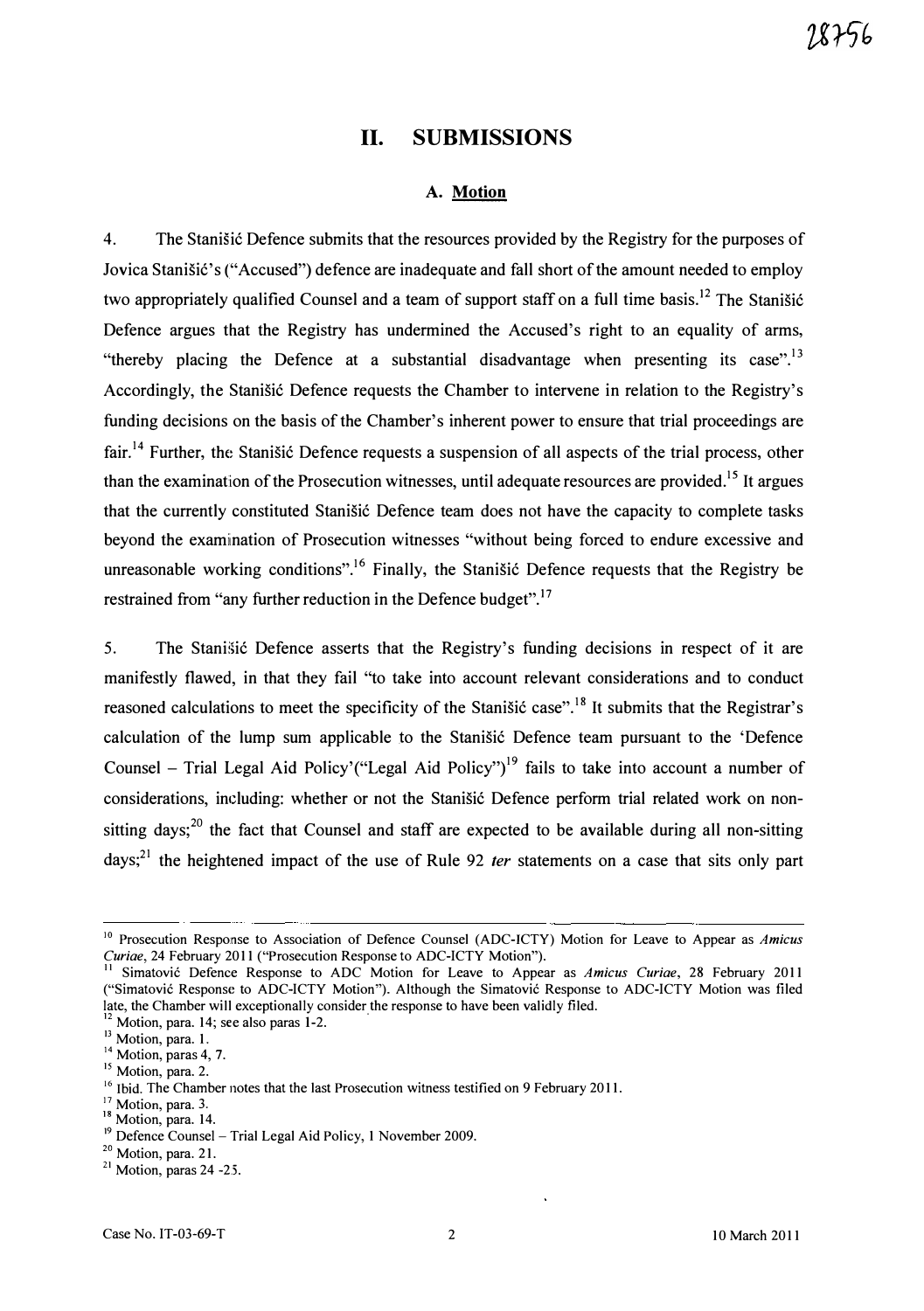$time$ ;<sup>22</sup> and the increase in the amount of disclosure received due to the prolonged nature of the proceedings.<sup>23</sup> In addition, it argues that the Registrar appears to have taken into account an irrelevant consideration, being payment arrangements between the Accused and his defence team.<sup>24</sup> The Stanišić Defence submits that the assessments made by the Registrar were not careful and casespecific to the unique difficulties faced by the Stanisic Defence.<sup>25</sup>

#### B. Prosecution Response

6. The Prosecution submits that it would be inappropriate for it to interject in disagreements between the Registry and the Stanišić Defence with respect to the Accused's legal representation.<sup>26</sup> The Prosecution notes that there are two Counsel on the record for the Accused, $27$  and submits that the Chamber should require the currently constituted team to meet all of its deadlines for responses and submissions.<sup>28</sup>

#### c. Registrar's Submission

7. The Registrar submits firstly that the Motion should have been brought before the President of the Tribunal pursuant to Article 31 (C) of the Directive on the Assignment of Defence Counsel ("Directive"),<sup>29</sup> rather than before the Chamber.<sup>30</sup> The Registrar submits that the Stanišić Defence fails "to provide justification for involving the Trial Chamber in a matter that relates strictly to the funding of the case".<sup>31</sup> Secondly, the Registrar submits that his calculation of the lump sum payable to the Stanišić Defence for the Prosecution phase of the proceedings was a reasonable exercise of administrative power,<sup>32</sup> in that he: (i) applied the legal provisions governing the remuneration of Defence Counsel set out in the Directive and the Legal Aid Policy;<sup>33</sup> (ii) considered all relevant factors, including the unique difficulties faced by the Stanišić Defence, and accommodated them to the extent permitted within his discretion; $34$  and (iii) accorded the Stanisic Defence full procedural fairness.<sup>35</sup> Finally, the Registrar submits that the Stanisic Defence may claim compensation for work performed on non-sitting days in accordance with paragraph 24 of the Legal Aid Policy,

<sup>30</sup> Registrar's Submission, paras 24-27.

<sup>32</sup> Registrar's Submission, paras 31-33.

 $22$  Motion, para. 22.

 $23$  Motion, para. 23.

 $24$  Motion, paras 16-17.

 $25$  Motion, paras 26-32.

<sup>&</sup>lt;sup>26</sup> Prosecution Response, para. 2.

 $27$  Prosecution Response, paras 2, 4

<sup>&</sup>lt;sup>28</sup> Prosecution Response, para. 12.

<sup>&</sup>lt;sup>29</sup> Directive on the Assignment of Defence Counsel (Directive No.  $1/94$ )(IT/73/REV.11).

<sup>31</sup>Registrar's Submission, paras 25-26.

<sup>&</sup>lt;sup>33</sup> Registrar's Submission, paras 34-35.

<sup>&</sup>lt;sup>34</sup> Registrar's Submission, paras 36-38.

<sup>&</sup>lt;sup>35</sup> Registrar's Submission, paras 39-42.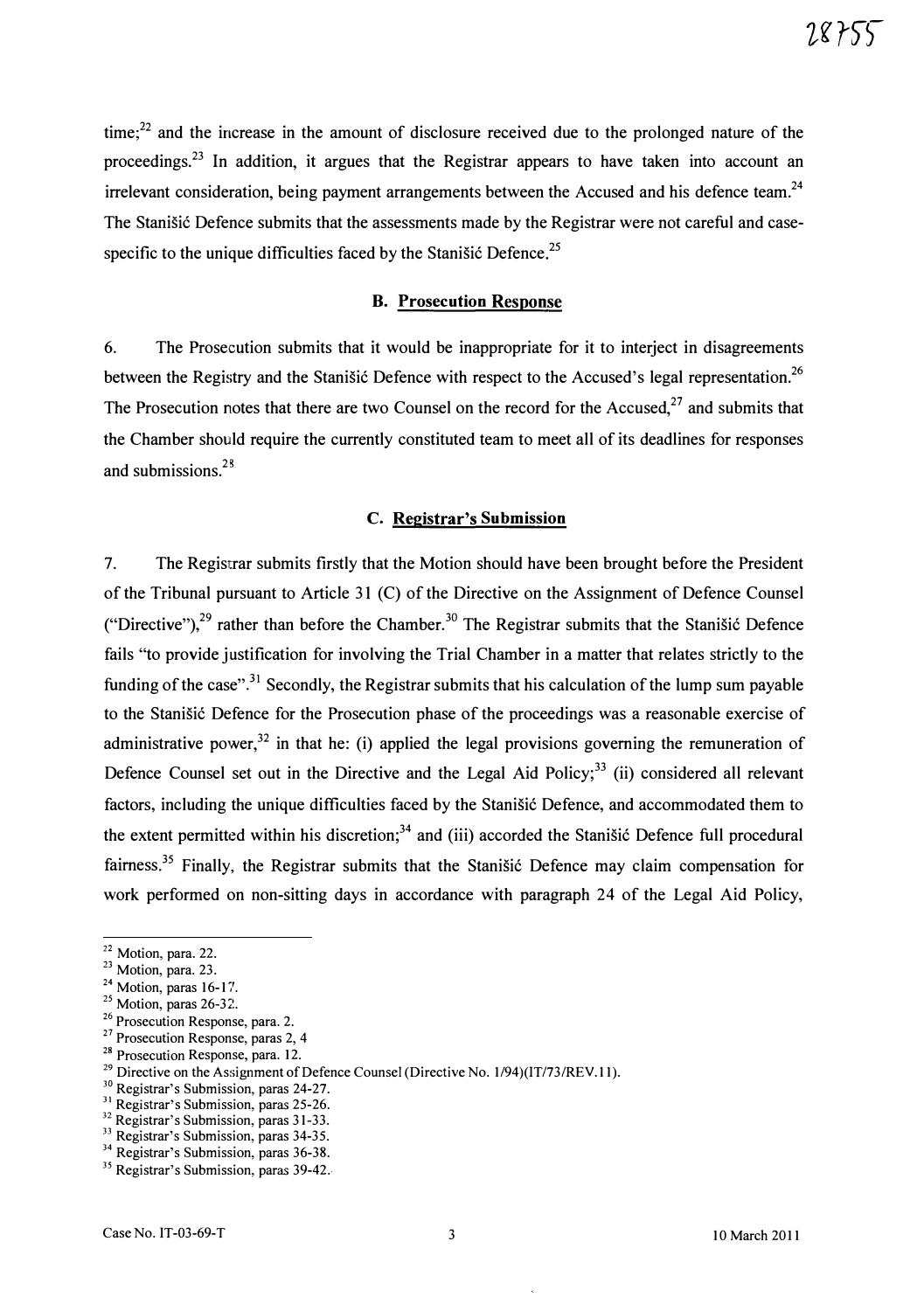which sets out a mechanism for adjustment of the lump sum at the end of the Prosecution phase ("Adjustment Mechanism").<sup>36</sup> The Registrar submits that the Adjustment Mechanism will, if adequately justified by the Stanišić Defence and verified with the Chamber, "allow for compensation for non-sitting days during which the Defence performed reasonable and necessary work",<sup>37</sup> The Registrar notes that the funding of the Defence phase of the case will be finalised "once the scheduling of the commencement of the phase and its estimated duration are determined following information from the Trial Chamber".<sup>38</sup>

#### D. Stanisic Defence Reply

8. The Stanisic Defence submits that the Chamber - rather than the President - is best placed to deal with the Motion.<sup>39</sup> It submits that the Registry's failure to act fairly or expeditiously in relation to its funding issues necessitated an urgent application to the Chamber.<sup>40</sup> The Stanišić Defence argues that in recent communications, the Registry has taken an "incremental approach"<sup>41</sup> in offering solutions to the Stanisic Defence's funding problems, thereby demonstrating that it has previously failed to adequately consider the Stanišić Defence's arguments and to act with procedural fairness.<sup>42</sup> The Stanišić Defence urges the Chamber to ensure that the Registrar's decisions in relation to the funding of both Prosecution and Defence phases are reasonable in the particular circumstances of this case.<sup>43</sup> In addition, the Stanišić Defence requests the Chamber to lift the confidentiality of the Stanišić Application for Leave to Reply and the Stanišić Defence Reply, or alternatively to grant it leave to file both documents publicly.<sup>44</sup> Further, it requests that the Registrar's Submission be filed publicly so that the Registrar's funding decisions in respect of the Stanišić Defence are available to the public. $45$ 

#### E. Registrar's Reply

9. The Registrar reiterates that Article 31 (C) of the Directive provides the proper remedy for funding disputes.<sup>46</sup> In addition, the Registrar submits that he has acted in accordance with his obligations under the Legal Aid Policy and ensured that the StaniSic Defence "continued to receive

<sup>&</sup>lt;sup>36</sup> Registrar's Submission, paras 28-30, 37, 41.

<sup>&</sup>lt;sup>37</sup> Registrar's Submission, para. 28.

<sup>&</sup>lt;sup>38</sup> Registrar's Submission, para. 49.

<sup>&</sup>lt;sup>39</sup> Stanišić Defence Reply, para. 16.

 $\degree$  Stanisic Defence Reply, paras 4, 15.

<sup>&</sup>lt;sup>41</sup> Stanisic Defence Reply, para. 12.

<sup>&</sup>lt;sup>42</sup> Stanišić Defence Reply, paras 10-16.

<sup>&</sup>lt;sup>5</sup> Stanišić Defence Reply, para. 19.

<sup>&</sup>lt;sup>44</sup> Stanišić Defence Reply, para. 2.

<sup>&</sup>lt;sup>45</sup> Stanišić Defence Reply, para. 3.

<sup>&</sup>lt;sup>46</sup> Registrar's Reply, para. 2.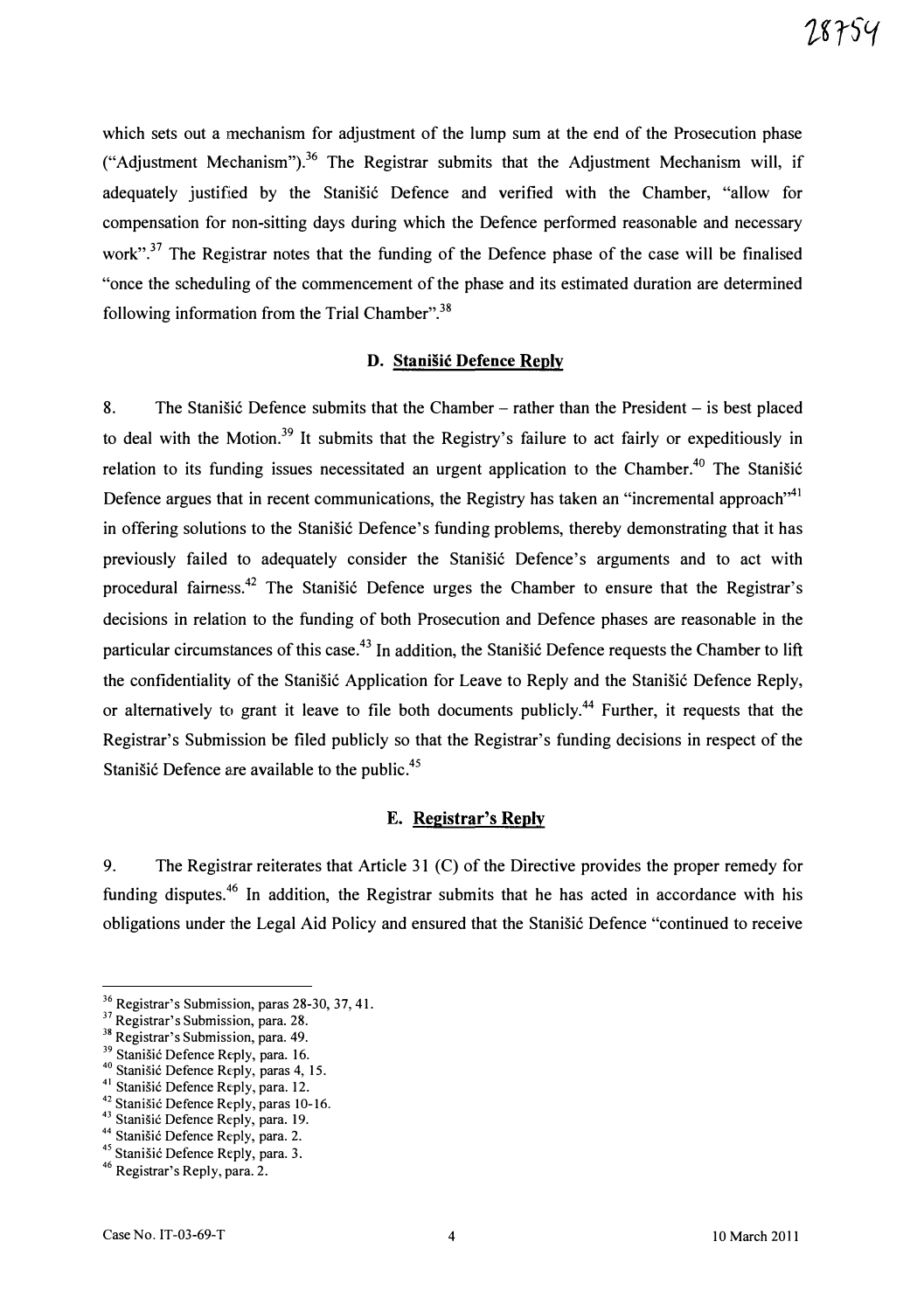its regular funding at all times".<sup>47</sup> Finally, the Registrar submits that he has not made any determination in relation to funding for the Defence phase, nor has he pre-determined any matters.<sup>48</sup>

#### F. ADC-ICTY Motion

10. The ADC-ICTY submits that the funding issue raised in the Motion "presents a direct threat to the ability of defence counsel and team members to adequately defend accused persons at the ICTY".<sup>49</sup> It submits that the ADC-ICTY is in a unique position to assist the Chamber in determining the Motion, and in understanding how recent funding decisions have impacted on the ability of accused persons to prepare and present a defence.<sup>50</sup>

#### G. Responses to ADC-ICTY Motion

11. The Registrar submits that the funding issues in this case have no direct application to any other defence teams working before the Tribunal,<sup>51</sup> but ultimately takes no position on the filing of an *amicus curiae* brief by the ADC-ICTY.<sup>52</sup> Similarly, the Prosecution takes no position on the ADC-ICTY Motion but reserves its right to further respond in the event the ADC-ICTY is invited to make submissions.<sup>53</sup> The Simatović Defence does not object to the ADC-ICTY Motion.<sup>54</sup>

## Ill. APPLICABLE LAW

#### (i) Settlement of disputes over payment of Defence Counsel

12. Pursuant to Rule 31 (C) of the Directive, where a dispute arises between a party and the Registrar over remuneration or reimbursement of expenses and the dispute involves a sum greater than €4,999:

an aggrieved party may file a request for review with the Registrar, who shall refer the matter to the President for his determination. Before making a determination the President shall request submissions from the aggrieved party and the respondent. The President's determination shall be final and binding upon the parties.

#### (ii) Power of the Chamber to ensure that the trial of an accused person is fair

13. Article 20 of the Statute provides in relevant part that a Trial Chamber "shall ensure that a trial is fair and expeditious and that proceedings are conducted in accordance with the rules of

<sup>&</sup>lt;sup>47</sup> Registrar's Reply, para. 3.

<sup>&</sup>lt;sup>48</sup> Registrar's Reply, para. 6.

<sup>&</sup>lt;sup>49</sup> ADC-ICTY Motion, para. 4.

<sup>&</sup>lt;sup>50</sup> ADC-ICTY Motion, para. 7.

<sup>&</sup>lt;sup>51</sup> Registrar's Submission on ADC-ICTY Motion, para. 2.

<sup>&</sup>lt;sup>52</sup> Registrar's Submission on ADC-ICTY Motion, para. 3.

<sup>&</sup>lt;sup>53</sup> Prosecution Response to ADC-ICTY Motion, para. 2.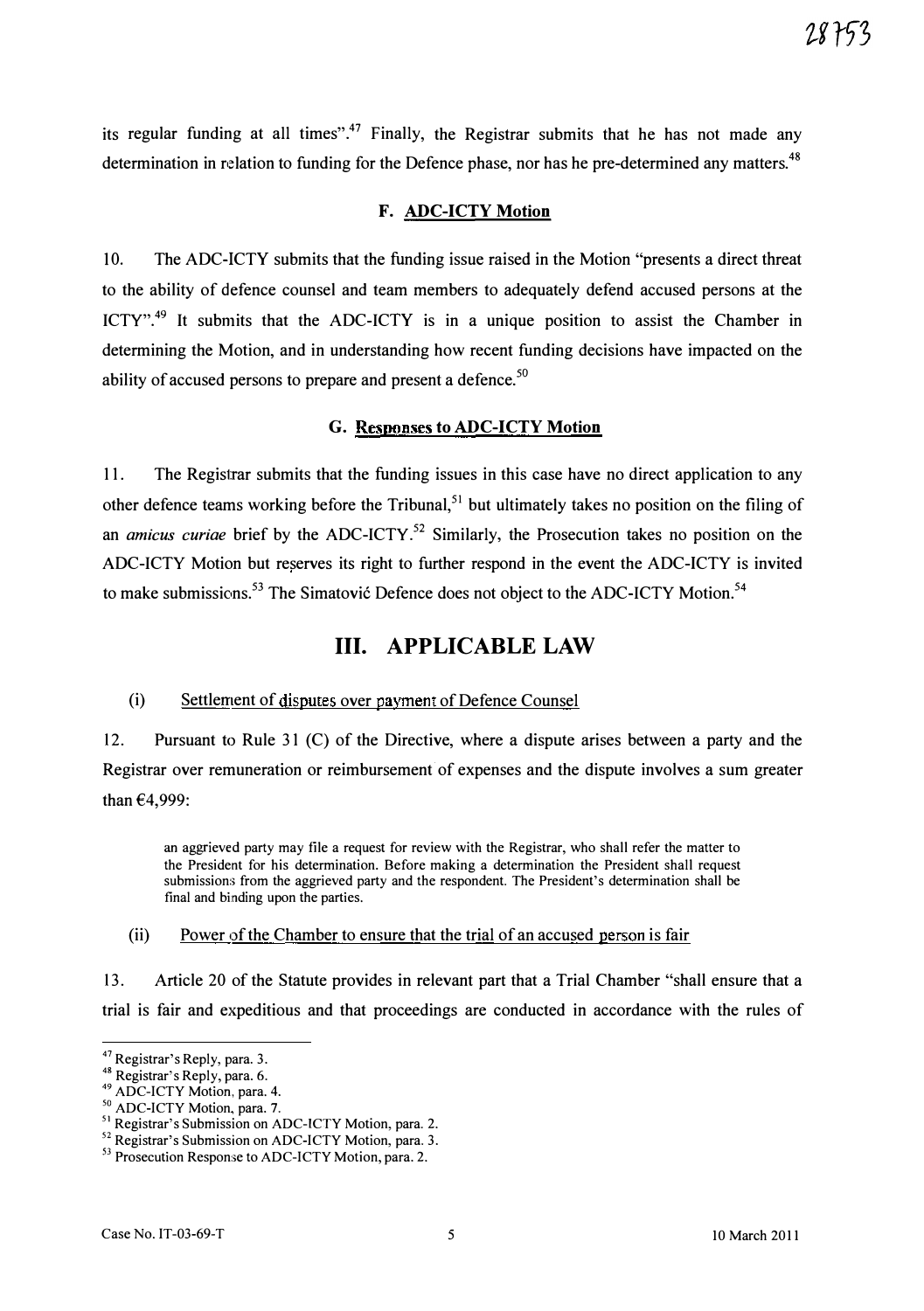procedure and evidence, with full respect for the rights of the accused". Article 21 of the Statute sets out the rights of an accused person before the Tribunal, including his right to a fair and public hearing and his right to have adequate time and facilities for the preparation of his defence.

14. Where the power to review a decision of the Registrar is specifically conferred on the President of the Tribunal, the Trial Chamber cannot appropriate that power for itself.<sup>55</sup> However, a Trial Chamber otherwise has an inherent power to ensure that the trial of an accused person is fair and expeditious.<sup>56</sup> Further, the President has stated that "review of a decision by the Registrar on allocation of funds in terms of its impact upon the right of an accused to 'equality of arms' with the Prosecution lies with the relevant Chamber".<sup>57</sup> When a Trial Chamber uses its inherent power to intervene in the decision making powers of the Registrar, it must ensure that the accused person has first exhausted all available remedies.<sup>58</sup>

#### (iii) Recalculation of lump sum at end of phase

15. Paragraphs 23 to 26 of the Legal Aid Policy provide for reconciliation of the lump sum payable at the end of a phase, as follows:

23) Once the phase is completed and its actual duration is known, the Registrar shall recalculate the lump sum in accordance with the revised duration in order to undertake reconciliation between the funds so far paid to the Defence and the funds the Defence is entitled to receive, based on the recalculated lump sum;

24) In recalculating the lump sum, the Registrar shall take the following days into account:

• The actual number of sitting days, and

• The number of non-sitting days for which he is satisfied, based on information from the Trial Chamber and submissions from Lead Counsel, that reasonable and necessary work was performed by the Defence team. This does not normally apply to periods of 5 or more consecutive working non-sitting days, unless information available to the Registrar dictates otherwise. If work was performed on such days, the Defence may be entitled to remuneration under the recess payment scheme [ ... ].

<sup>&</sup>lt;sup>54</sup> Simatović Response to ADC-ICTY Motion, p. 1.

<sup>&</sup>lt;sup>55</sup> Prosecutor v. Vidoje Blagojević, Case No. IT-02-60-AR73.4, Public and Redacted Reasons for Decision on Appeal by Vidoje Blagojević to Replace his Defence Team, 7 November 2003, para. 7 ("Blagojević Decision"). See also Prosecutor v. Vojislav Šešelj, Case No. IT-03-67-PT, Decision on the Financing of the Defence of the Accused, 30 July 2007, para. 35 ("Šešelį 30 July 2007 Decision").

 $56$  Prosecutor v. Vojislav Šešelj, Case No. IT-03-67-T, Decision on the Registry Submission Pursuant to Rule 33(B) Following the President's Decision of 17 December 2008, 9 April 2009, para. 20 ("Šešelj 2009 Decision"); Blagojević Decision, para. 7; Prosecutor v. Zejnil Delalić et al., Case No. IT-96-21-A, Order on Esad Landžo's Motion for Expedited Consideration, 15 September 1999, p. 2.

<sup>&</sup>lt;sup>57</sup> Prosecutor v. Vojislav Šešelj, Case No. IT-03-67-PT, Decision on Appeal Against Registry Decision of 19 December 2006, 12 March 2007, para. 6. See also Seselj 30 July 2007 Decision, para. 36; and Prosecutor v. Vojislav Šešelj, Case No. IT-03-67-PT, Decision on Appeals Against Decisions of the Registrar of 4 January 2007 and 9 February 2007,25 April 2007, para. 12.

Šešelj 2009 Decision, para. 20; Prosecutor v. Momčilo Krajišnik, Case No. IT-00-39-A, Decision on "Motion Seeking Review of the Decisions of the Registry in Relation to the Assignment of Counsel", 29 January 2007, p. 3.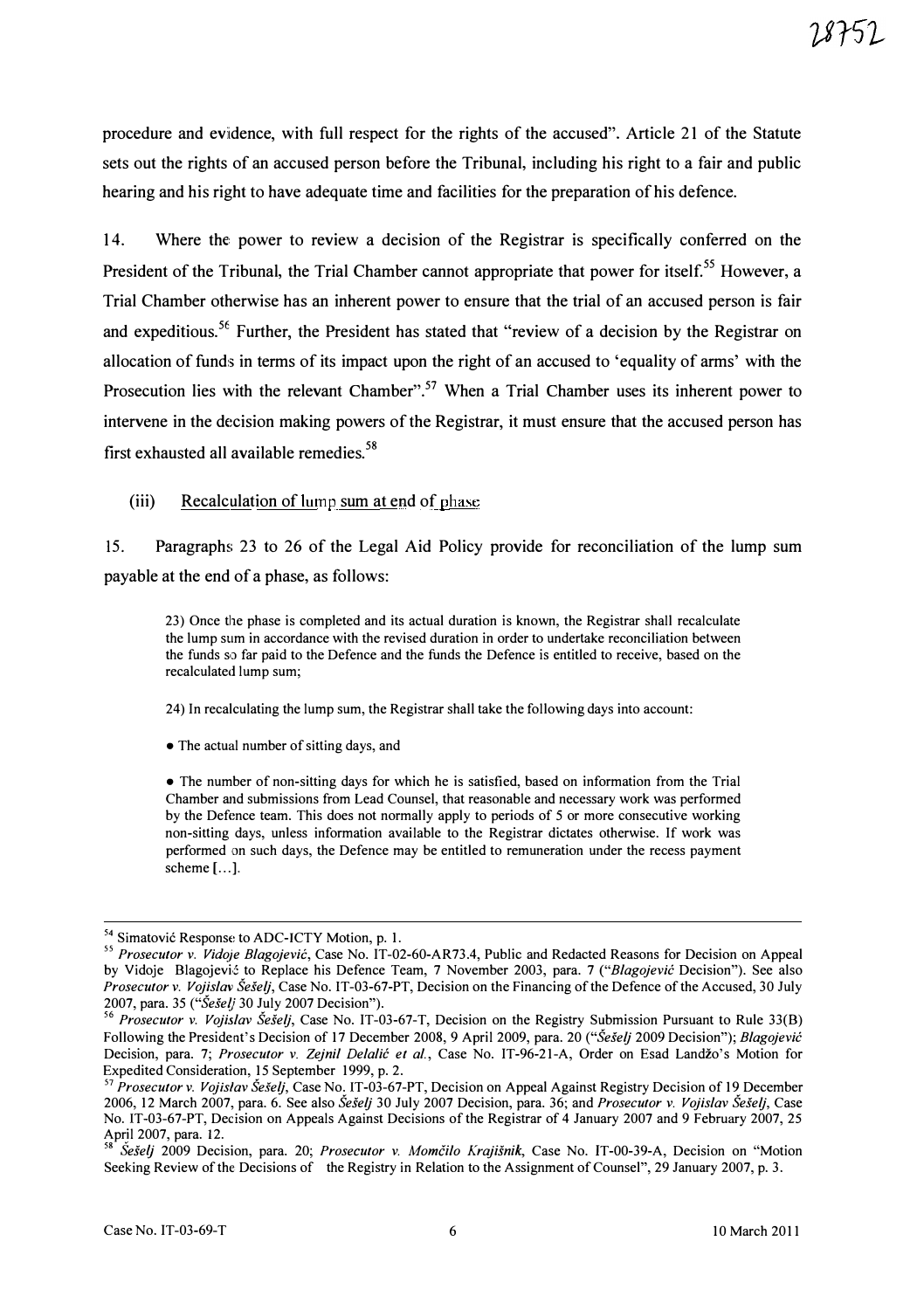25) For this purpose, the Defence is required to keep and submit to the Registrar together with the End-of-Stage Report detailed information regarding the work that was performed by each Defence team member during all non-sitting days which took place during the phase.

26) If the recalculated lump sum is consistent with the provisional lump sum, the corresponding End-of-Phase payment will be made in full. If the recalculated lump sum is bigger than the provisionall lump sum, the corresponding increase in the lump sum shall be paid to the Defence with the End-of-Stage payment. If the recalculated lump sum is smaller than the provisional lump sum, the corresponding amount disbursed to the Defence team which exceeds the recalculated lump sum shall be subtracted from the End-of-Phase payment.

(iv) Request for leave to appear as amicus curiae

16. Pursuant to Rule 74 of the Rules, a Chamber "may, if it considers it desirable for the proper determination of the case, invite or grant leave to a State, organization or person to appear before it and make submissions on any issue specified by the Chamber".

17. A request for leave to appear as *amicus curiae* may be granted if the State, organization or person requesting such standing may assist the Chamber in its consideration of matters before it.<sup>59</sup>

### IV. DISCUSSION

18. The issue before the Chamber is whether the Registrar's decisions, in determining the total amount of funding payable to the Stanisic Defence for the Prosecution phase, result in a violation of the Accused's fair trial rights. As set out below, the Chamber considers that it is not yet in a position to determine whether such a violation has occurred.

19. In order to determine whether the Registrar's funding decisions violate the Accused's fair trial rights, the Chamber must be informed of the *total* amount that the Registrar contributes to the Accused's defence for the Prosecution phase, so as to consider, inter alia, its adequacy. In the present instance, the total amount of funding to be provided to the Stanisic Defence for the Prosecution phase is still unknown. At the end of the Prosecution phase, the Registrar will recalculate the lump sum payable to the Stanisic Defence, taking into account any adjustment pursuant to paragraph 24 of the Legal Aid Policy. In accordance with this provision the StaniSic Defence may be compensated for work performed on non-sitting days during the Prosecution phase. Therefore, the Adjustment Mechanism may have an important effect on the total amount of funding that the Stanisic Defence ultimately receives for the Prosecution phase of the case. The Chamber notes that, pursuant to Article 31 (C) of the Directive, if the Stanisic Defence is not satisfied with

<sup>&</sup>lt;sup>59</sup> Prosecutor v. Ante Gotovina et al., Case No. IT-06-90-T, Decision on Association of Defence Counsel (ADC-ICTY) Motion for Leave to Appear as Amicus Curiae, 9 June 2009, para. 4; Prosecutor v. Radoslav Brāanin, Case No. IT-99-36-A, Decision on Association of Defence Counsel Request to Participate in Oral Argument, 7 November 2005, p. 3.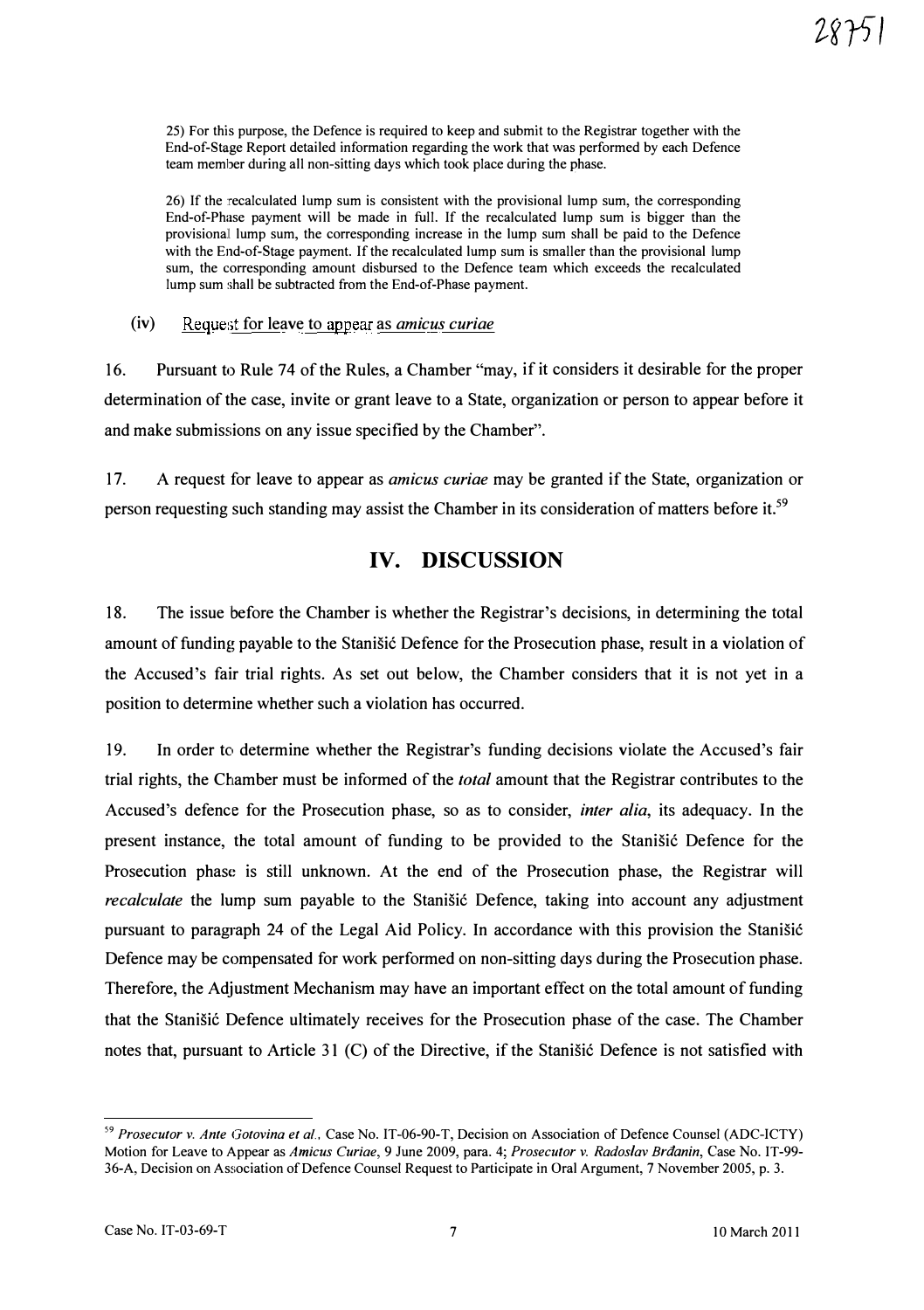the result of the Registrar's lump sum recalculation, it may file a request for review with the Registrar, who shall then refer the matter to the President.

20. Until the final amount of funding for the Prosecution phase has been determined, the Chamber is not in a position to determine whether a violation of the Accused's fair trial rights has occurred, and what the nature of that violation, if any, might be. On this basis, the Chamber finds that the Motion is premature. Similarly, any request for intervention in respect of funding for the Defence phase is also premature. The Chamber therefore denies the Stanisić Defence's request for orders quashing the Registrar's funding decisions and compelling the Registry to provide adequate resources, and further denies the request for suspension of the trial.

21. The Chamber notes that the Prosecution will soon close its case.<sup>60</sup> The Chamber encourages the Stanišić Defence to provide the Registrar with the information necessary for the Adjustment Mechanism as soon as possible. This will allow the Registrar to complete the lump sum recalculation as soon as possible after the end of the Prosecution phase.

22. Given that the Motion is premature, the Chamber considers that it would not be assisted by submissions from the ADC-ICTY at this stage. Accordingly, it denies the ADC-ICTY Motion without prejudice.

23. The Chamber notes the Stanišić Defence's request to lift the confidential status of various filings related to the Motion.<sup>61</sup> It also observes that the Registrar has made no formal submissions on this matter. The Chamber will therefore defer its decision on the status of the relevant filings until the Registrar presents his view on the matter.

 $60$  The Chamber notes further that the Prosecution phase in terms of funding will conclude at the end of any Rule 98 bis procedure in this case. The Chamber has ordered that oral submissions pursuant to Rule 98 bis, if any, be heard on 7, 8, 11 and 12 April 2011 - see Scheduling Order, 2 March 2011. The Chamber anticipates that the time between any Rule 98 bis hearings and the Chamber's decision in respect of the Rule 98 bis procedure will be short.

 $61$  See supra, para. 8.